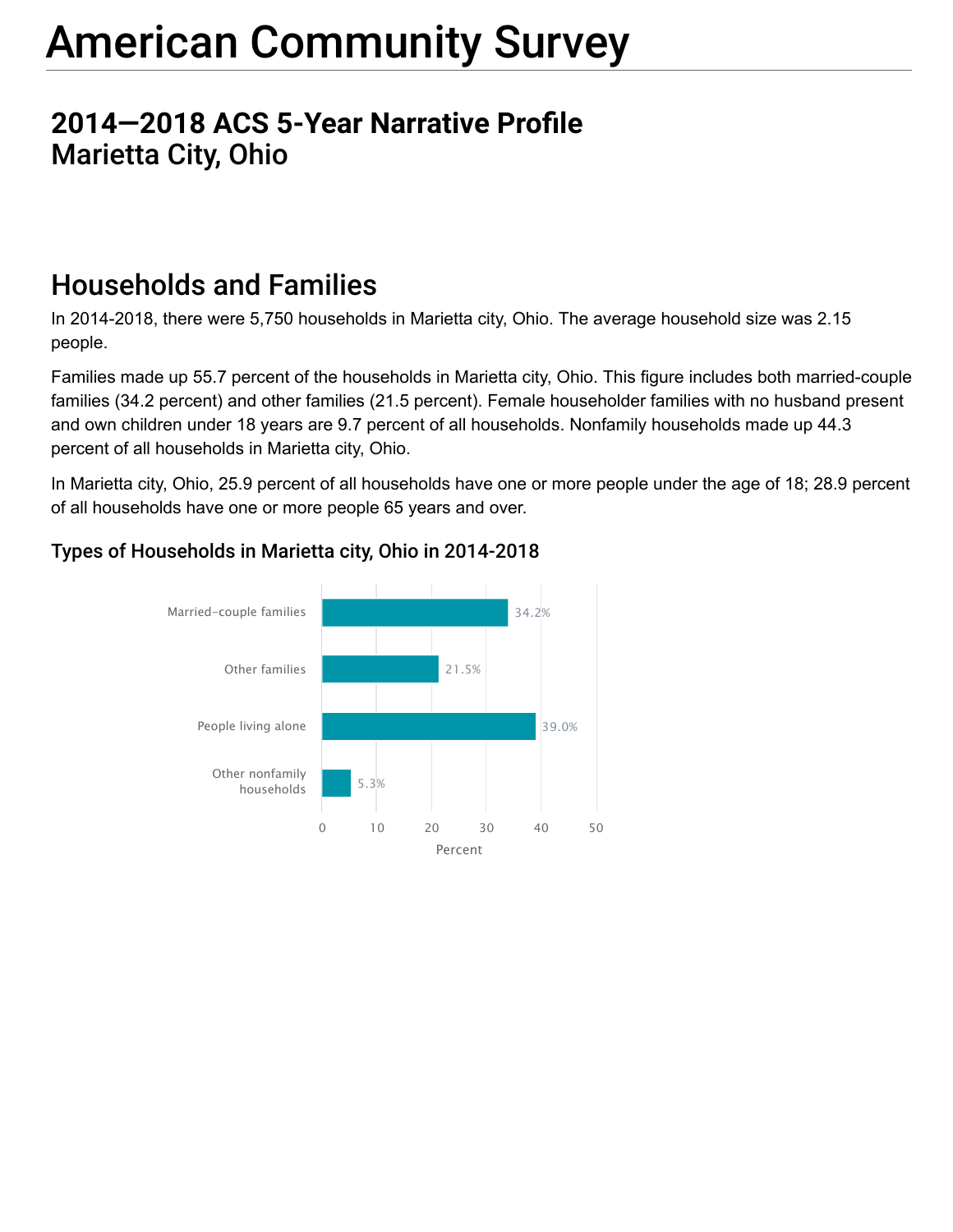#### Marital status

Among persons 15 and older, 38.7 percent of males and 34.6 percent of females are currently married.

| <b>Population 15 years and over</b> | <b>Males</b> | <b>Females</b> |
|-------------------------------------|--------------|----------------|
| Never married                       | 44.6         | 34.4           |
| Now married, except separated       | 38.7         | 34.6           |
| Separated                           | 1.4          | 2.5            |
| Widowed                             | 3.3          | 15.3           |
| <b>Divorced</b>                     | 12.0         | 13.2           |

#### Grandparents and grandchildren

In Marietta city, Ohio, 86 grandparents lived with their grandchildren under 18 years old. Of those grandparents, 61.6 percent were responsible for the basic needs of their grandchildren.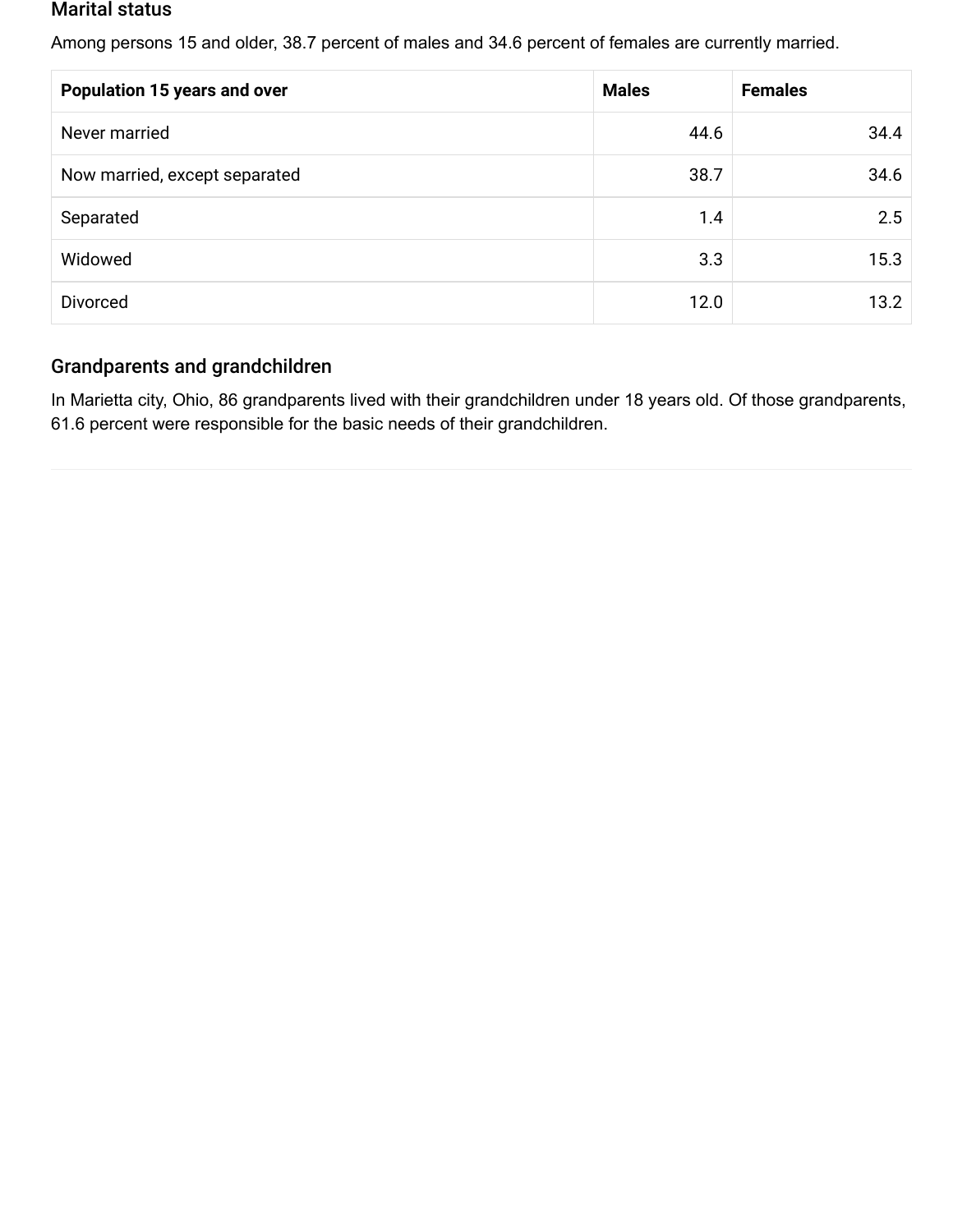### Nativity and Foreign Born

In 2014-2018, an estimated 98.4 percent of the people living in Marietta city, Ohio were U.S. natives. 64.9 percent of the Marietta city, Ohio population were living in the state where they were born.

Approximately 1.6 percent of Marietta city, Ohio residents in 2014-2018 were foreign-born. 29.6 percent of foreign born were naturalized U.S. citizens and an estimated 37.2 percent entered the country before the year 2010.

Foreign-born residents of Marietta city, Ohio come from different parts of the world. The bar graph below displays the percentage of foreign born from each world region of birth in 2014-2018 for Marietta city, Ohio.



### Region of Birth for the Foreign-Born Population in Marietta city, Ohio in 2014-2018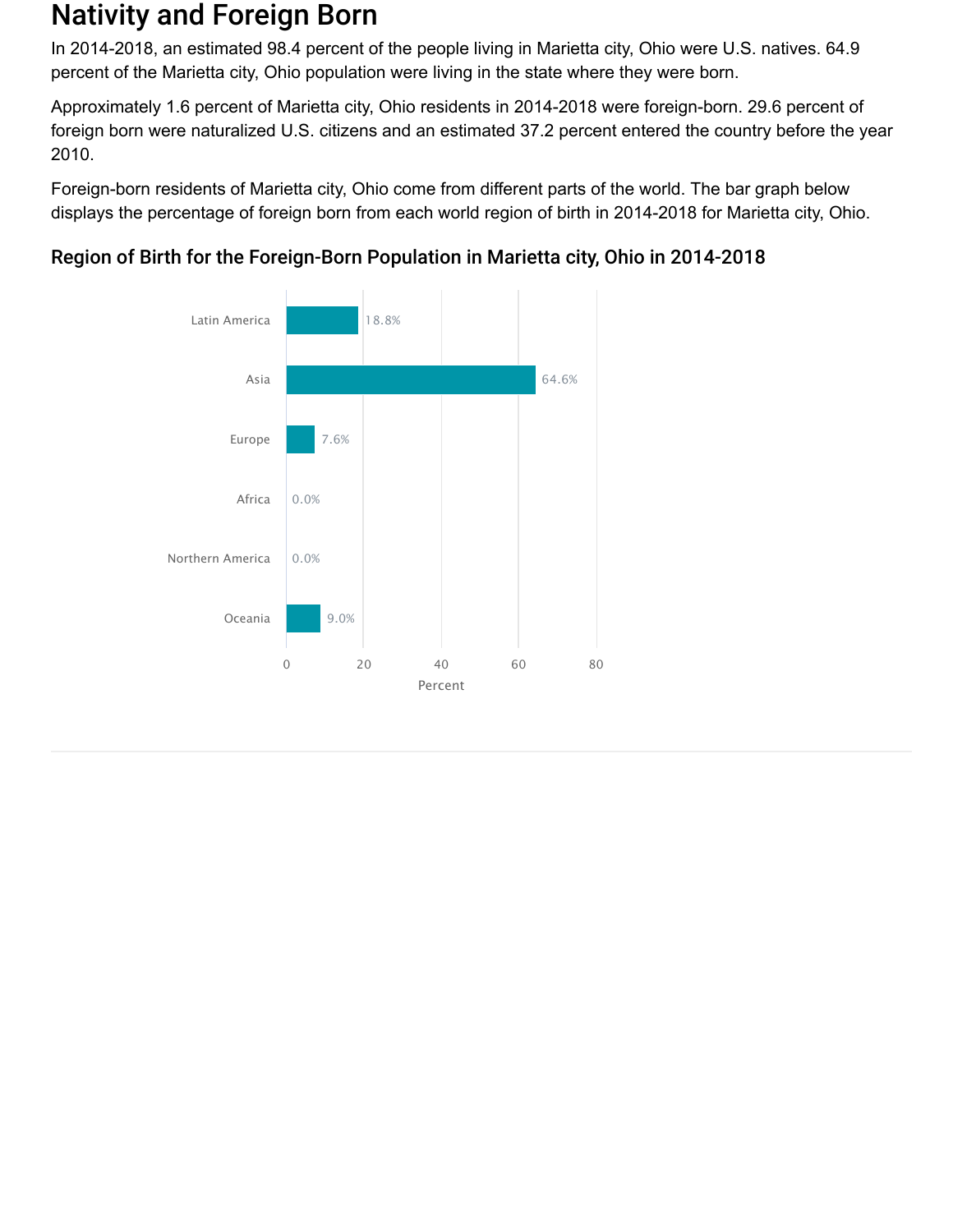## Language

Among people at least five years old living in Marietta city, Ohio in 2014-2018, 3.2 percent spoke a language other than English at home. Spanish was spoken by 1.3 percent of people at least five years old; 1.1 percent reported that they did not speak English "very well."

### Percent of the Population 5 years and over who Speak a Language other than English in Marietta city, Ohio in 2014-2018

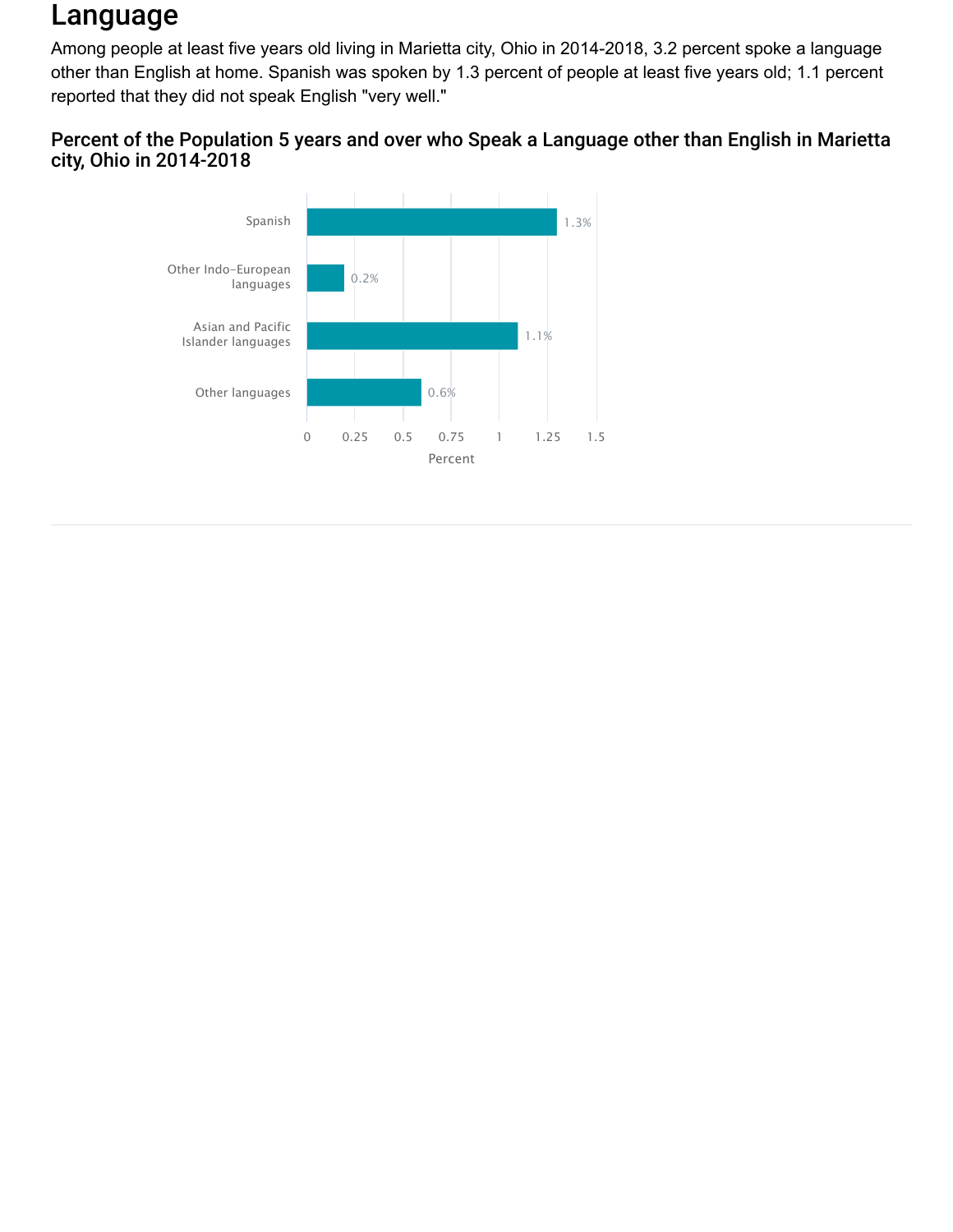## Geographic Mobility

In 2014-2018, 81.6 percent of the people at least one year old living in Marietta city, Ohio were living in the same residence one year earlier.

### Geographic Mobility of Residents of Marietta city, Ohio in 2014-2018

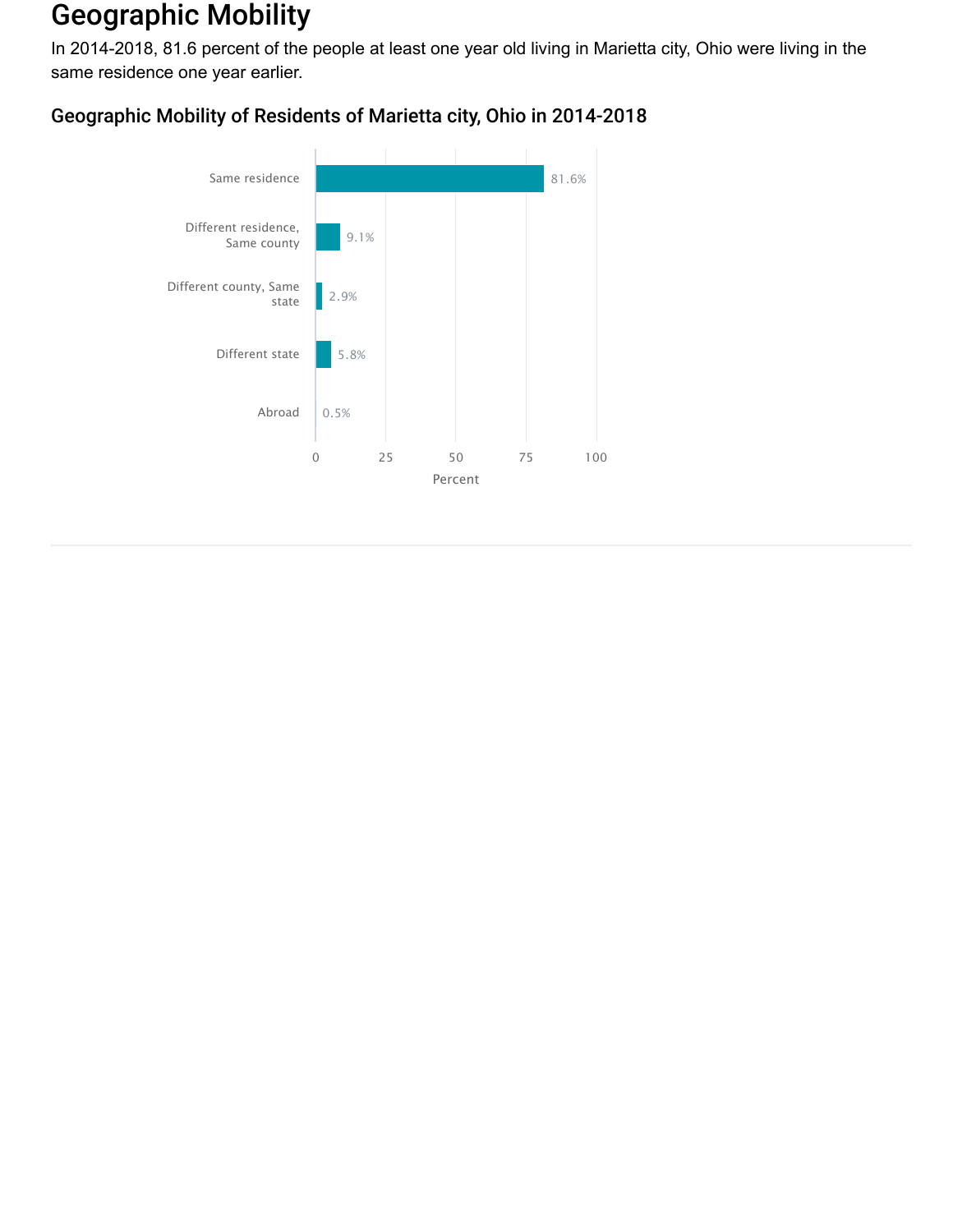### Education

In 2014-2018, 90.2 percent of people 25 years and over had at least graduated from high school and 26.4 percent had a bachelor's degree or higher. An estimated 9.9 percent did not complete high school.

The total school enrollment in Marietta city, Ohio was 3,387 in 2014-2018. Nursery school enrollment was 198 and kindergarten through 12th grade enrollment was 1,799. College or graduate school enrollment was 1,390.

### Educational Attainment of People in Marietta city, Ohio in 2014-2018

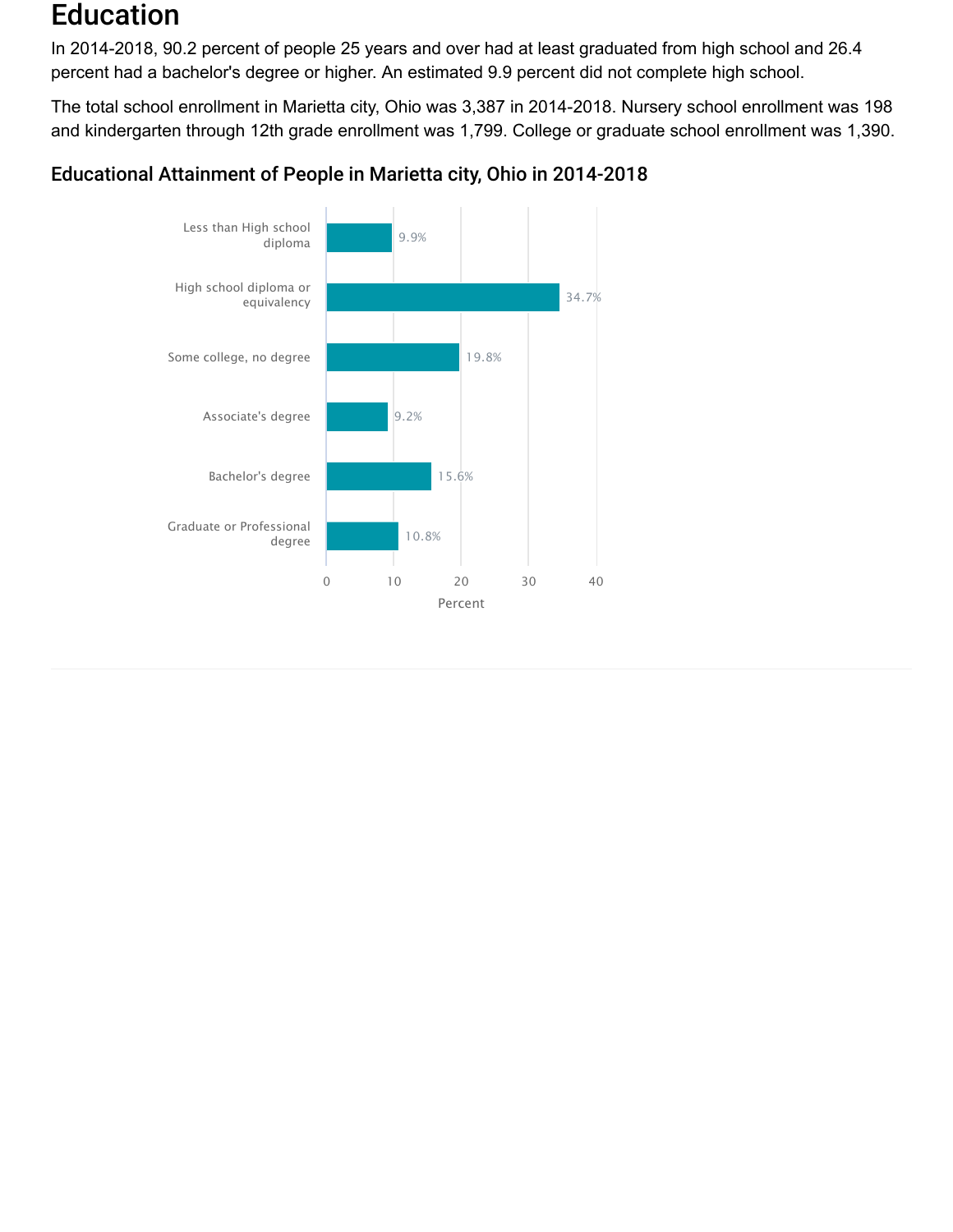## **Disability**

In Marietta city, Ohio, among the civilian noninstitutionalized population in 2014-2018, 22.3 percent reported a disability. The likelihood of having a disability varied by age - from 7.4 percent of people under 18 years old, to 20.9 percent of people 18 to 64 years old, and to 45.1 percent of those 65 and over.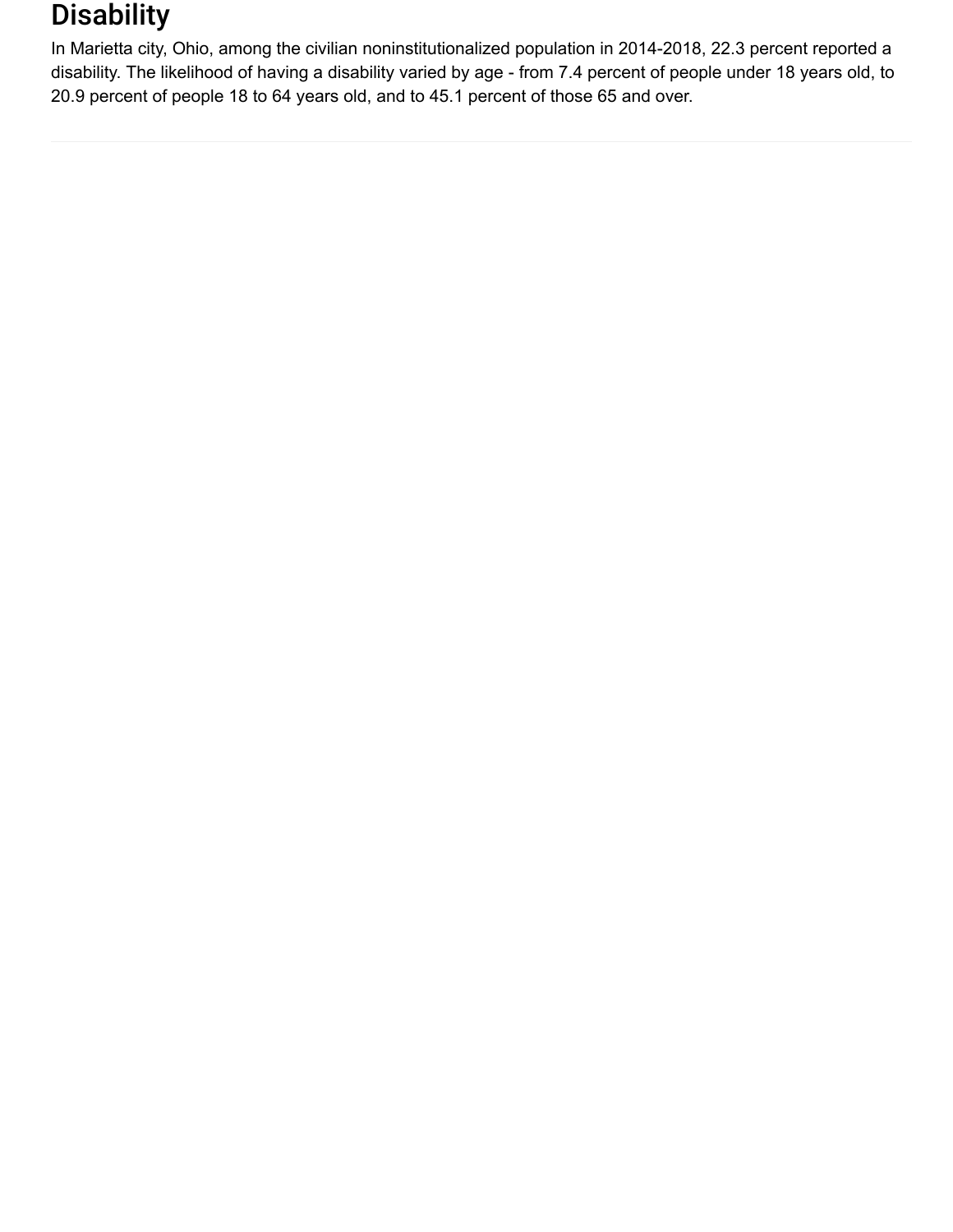## Employment Status and Type of Employer

In Marietta city, Ohio, 54.3 percent of the population 16 and over were employed; 43.5 percent were not currently in the labor force.

An estimated 84.4 percent of the people employed were private wage and salary workers; 9.2 percent were federal, state, or local government workers; and 6.4 percent were self-employed in their own (not incorporated) business.

| <b>Class of worker</b>                                 | <b>Number</b> | <b>Percent</b> |
|--------------------------------------------------------|---------------|----------------|
| Private wage and salary workers                        | 5,203         | 84.4           |
| Federal, state, or local government workers            | 569           | 9.2            |
| Self-employed workers in own not incorporated business | 394           | 6.4            |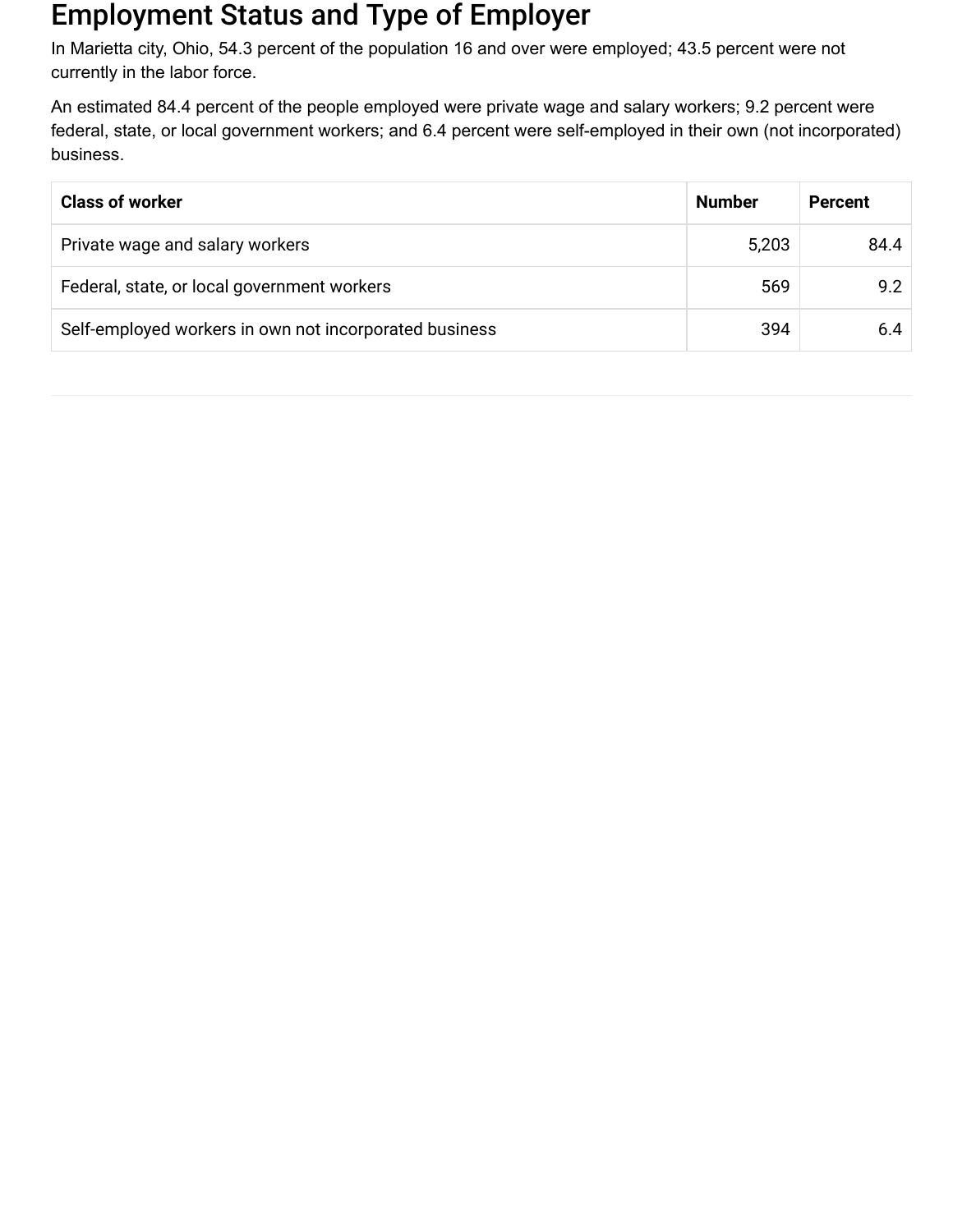## **Industries**

In 2014-2018, the civilian employed population 16 years and older in Marietta city, Ohio worked in the following industries:

Percent by Industry in Marietta city, Ohio in 2014-2018

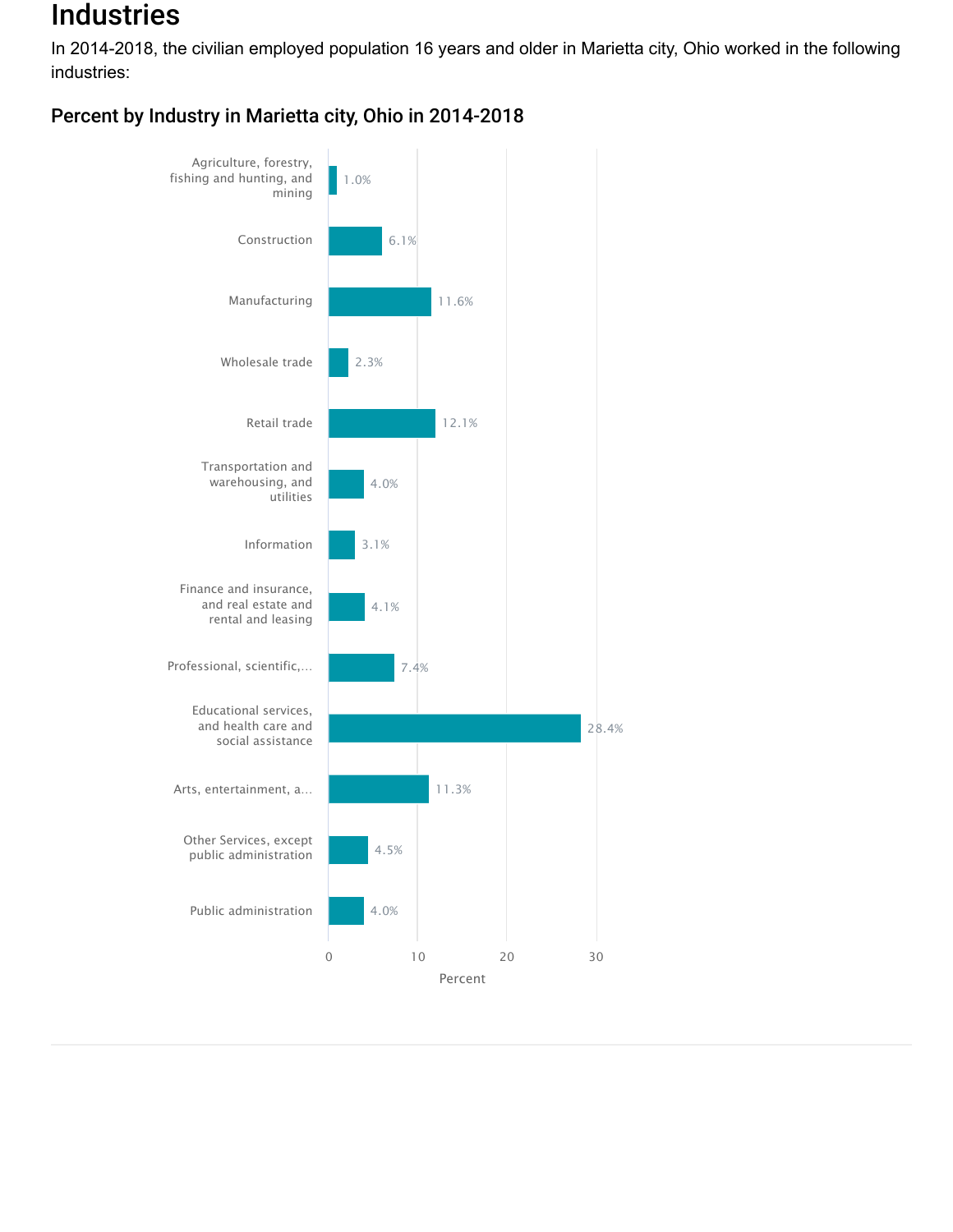## **Occupations**

Occupations for the Civilian Employed Population 16 Years and over in Marietta city, Ohio in 2014- 2018

| Civilian employed population 16 years and over               | <b>Number</b> | <b>Percent</b> |
|--------------------------------------------------------------|---------------|----------------|
| Management, business, sciences, and arts occupations         | 2,237         | 36.3           |
| Service occupations                                          | 1,296         | 21.0           |
| Sales and office occupations                                 | 1,181         | 19.2           |
| Natural resources, construction, and maintenance occupations | 445           | 7.2            |
| Production, transportation, and material moving occupations  | 1,007         | 16.3           |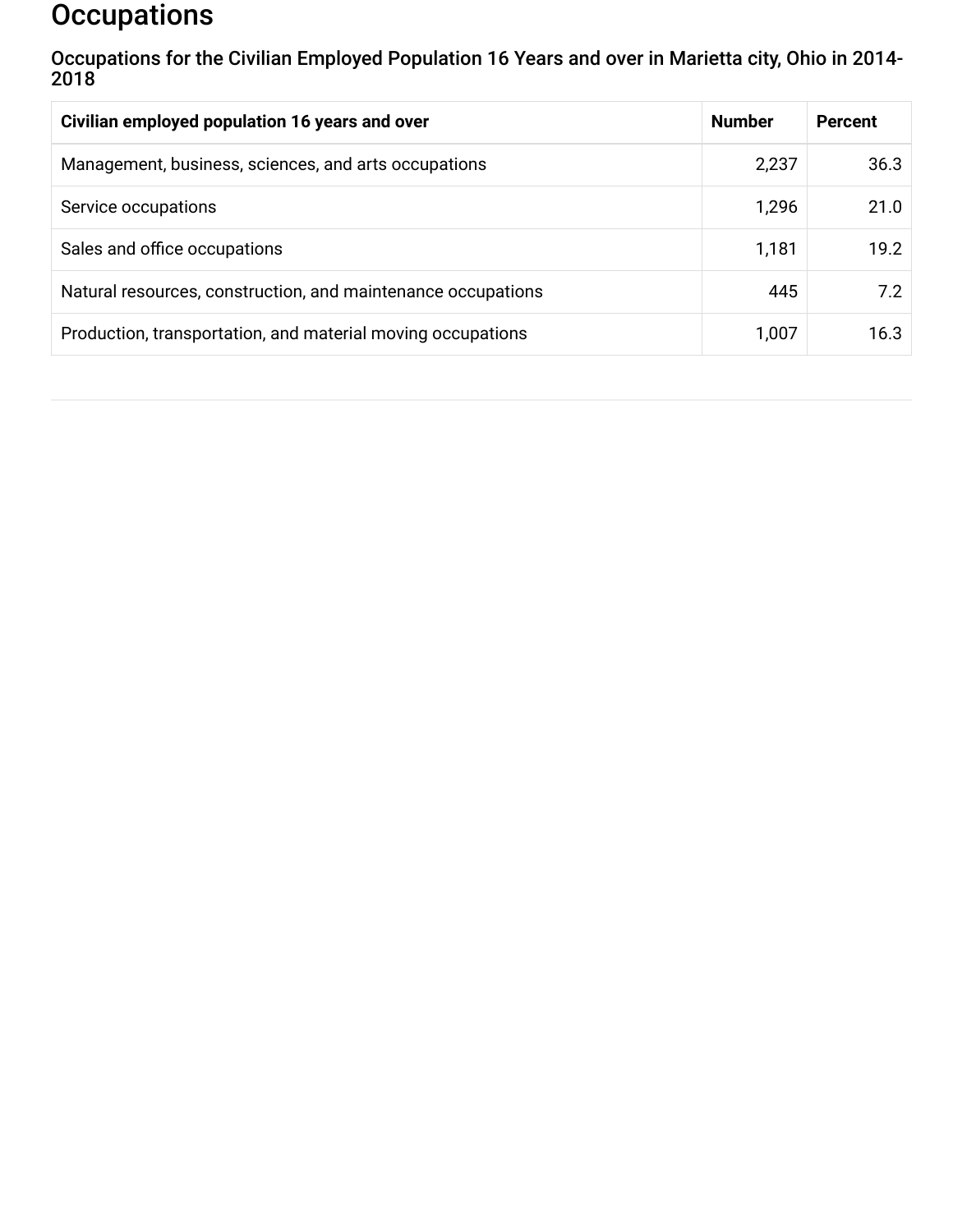## Commuting to Work

An estimated 76.4 percent of Marietta city, Ohio workers drove to work alone in 2014-2018, and 8.3 percent carpooled. Among those who commuted to work, it took them on average 15.6 minutes to get to work.

### Percent of Workers 16 and over Commuting by Mode in Marietta city, Ohio in 2014-2018

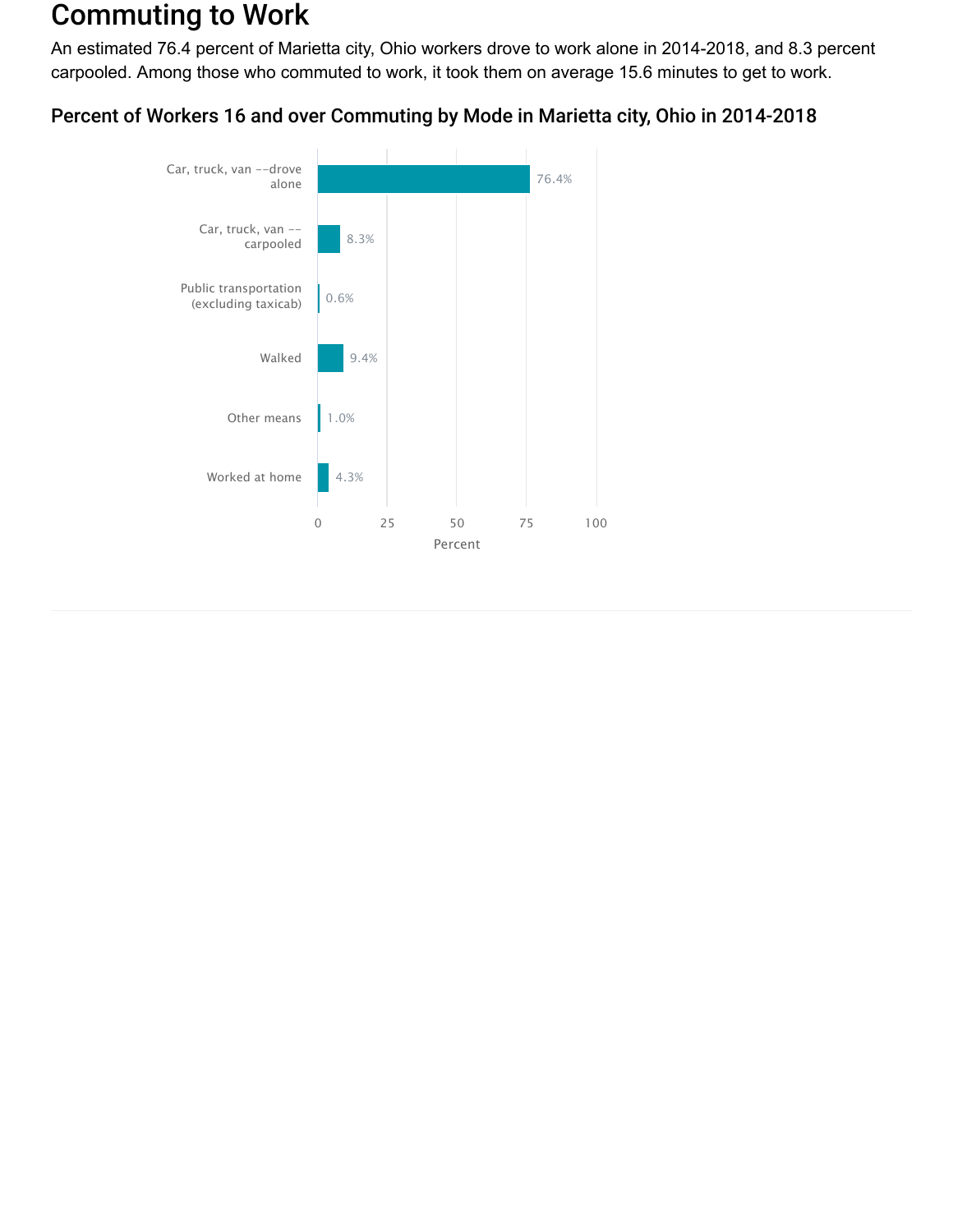### Income

The median income of households in Marietta city, Ohio was \$37,518. An estimated 11.7 percent of households had income below \$10,000 a year and 2.8 percent had income over \$200,000 or more.

### Household Income in Marietta city, Ohio in 2014-2018

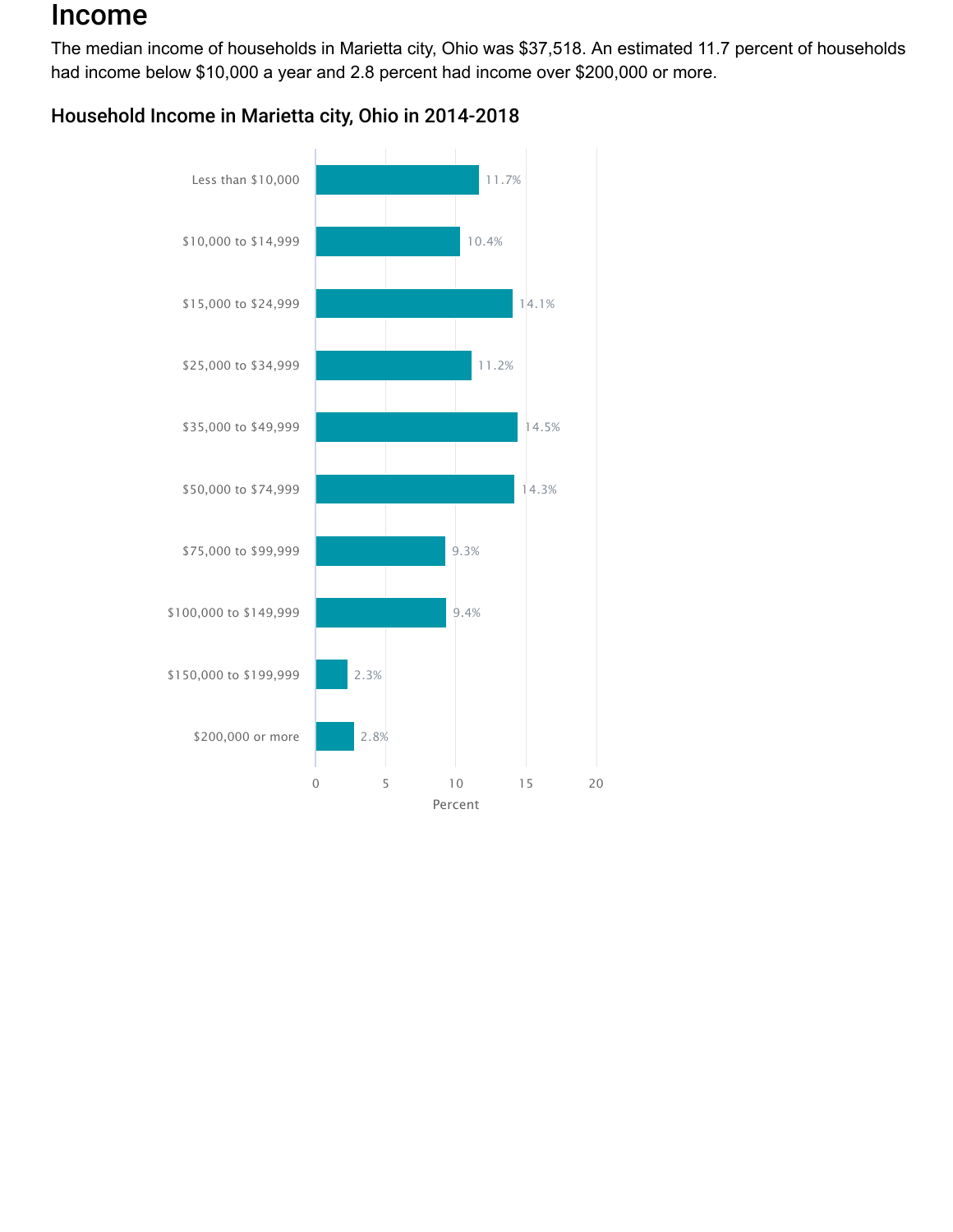Median earnings for full-time year-round workers was \$37,790. Male full-time year-round workers had median earnings of \$46,250. Female full-time year-round workers had median earnings of \$31,971.



Median Earnings for Full-Time Year-Round Workers by Sex in Marietta city, Ohio in 2014-2018

An estimated 70.3 percent of households received earnings. An estimated 35.5 percent of households received Social Security and an estimated 22.4 percent of households received retirement income other than Social Security. The average income from Social Security was \$16,707. These income sources are not mutually exclusive; that is, some households received income from more than one source.



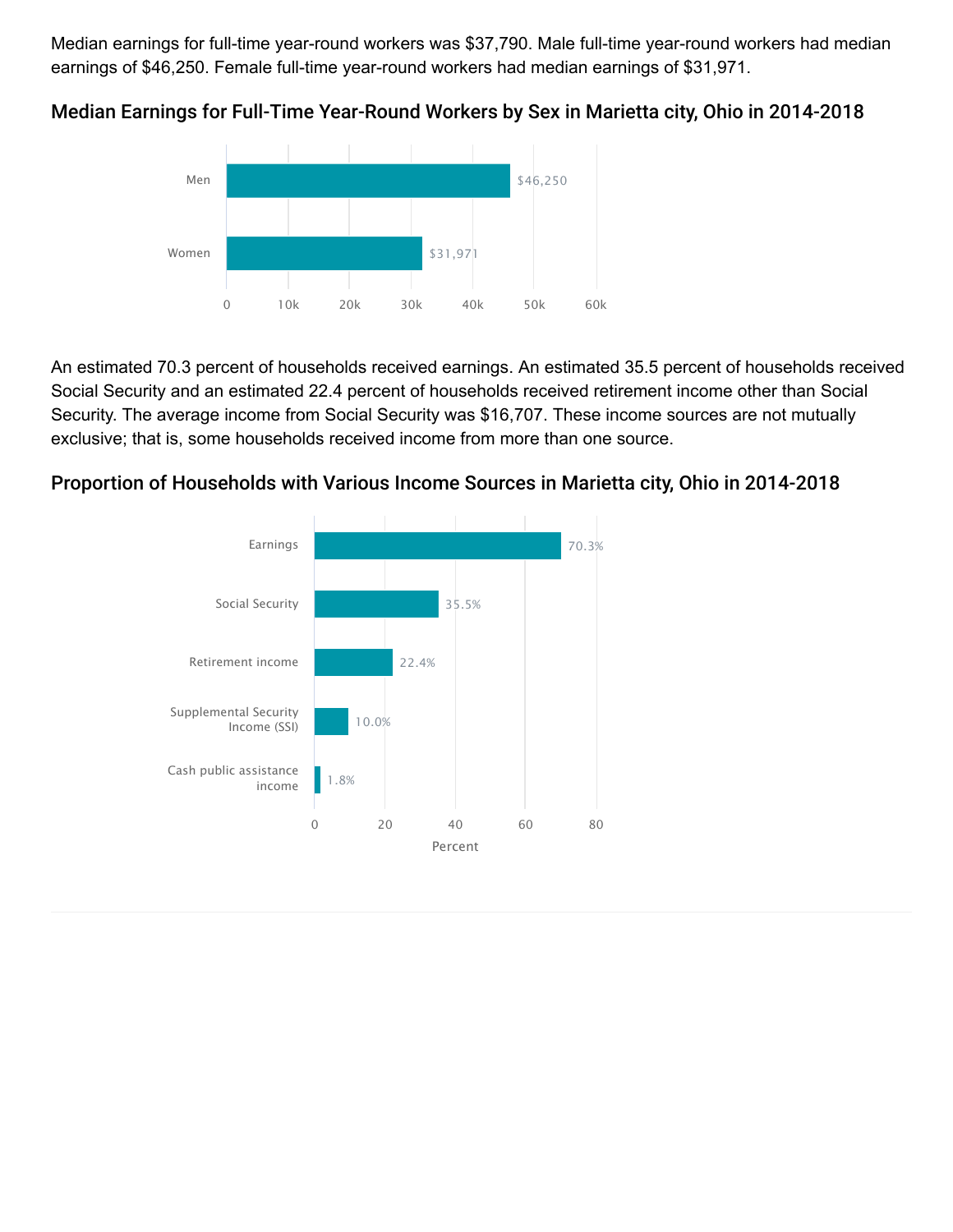### Poverty and Participation in Government Programs

In 2014-2018, 26.6 percent of people were in poverty. An estimated 41.7 percent of children under 18 were below the poverty level, compared with 13.5 percent of people 65 years old and over. An estimated 25.4 percent of people 18 to 64 years were below the poverty level.





In 2014-2018, 22.3 percent of households received SNAP (the Supplemental Nutrition Assistance Program). An estimated 45.7 percent of households that received SNAP had children under 18, and 27.3 percent of households that received SNAP had one or more people 60 years and over. An estimated 29.5 percent of all households receiving SNAP were families with a female householder and no husband present. An estimated 18.5 percent of households receiving SNAP had two or more workers in the past 12 months.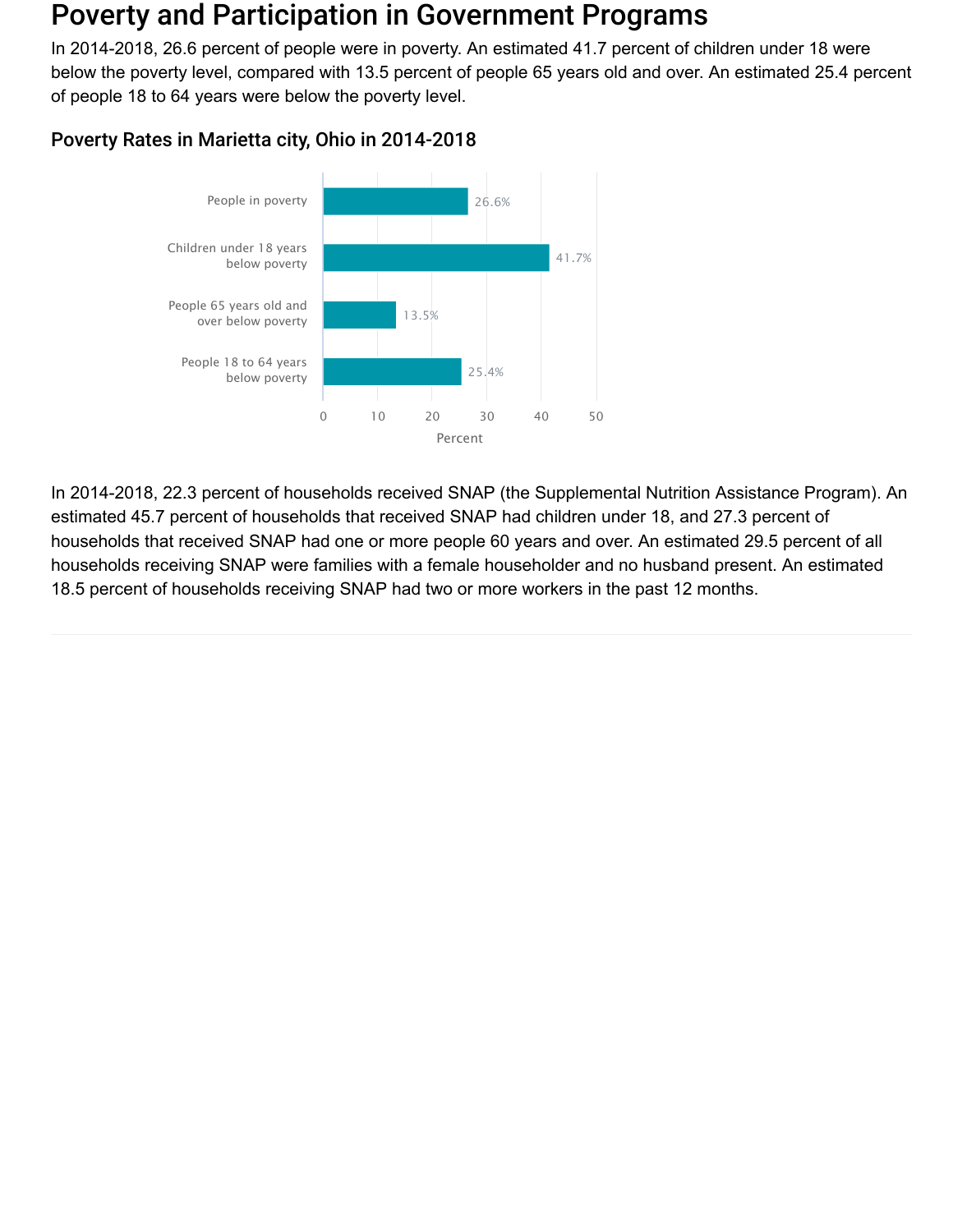# Health Insurance

Among the civilian noninstitutionalized population in Marietta city, Ohio in 2014-2018, 92.2 percent had health insurance coverage and 7.8 percent did not have health insurance coverage. Private coverage was 58.2 percent and government coverage was 46.8 percent, respectively. The percentage of children under the age of 19 with no health insurance coverage was 2.8 percent.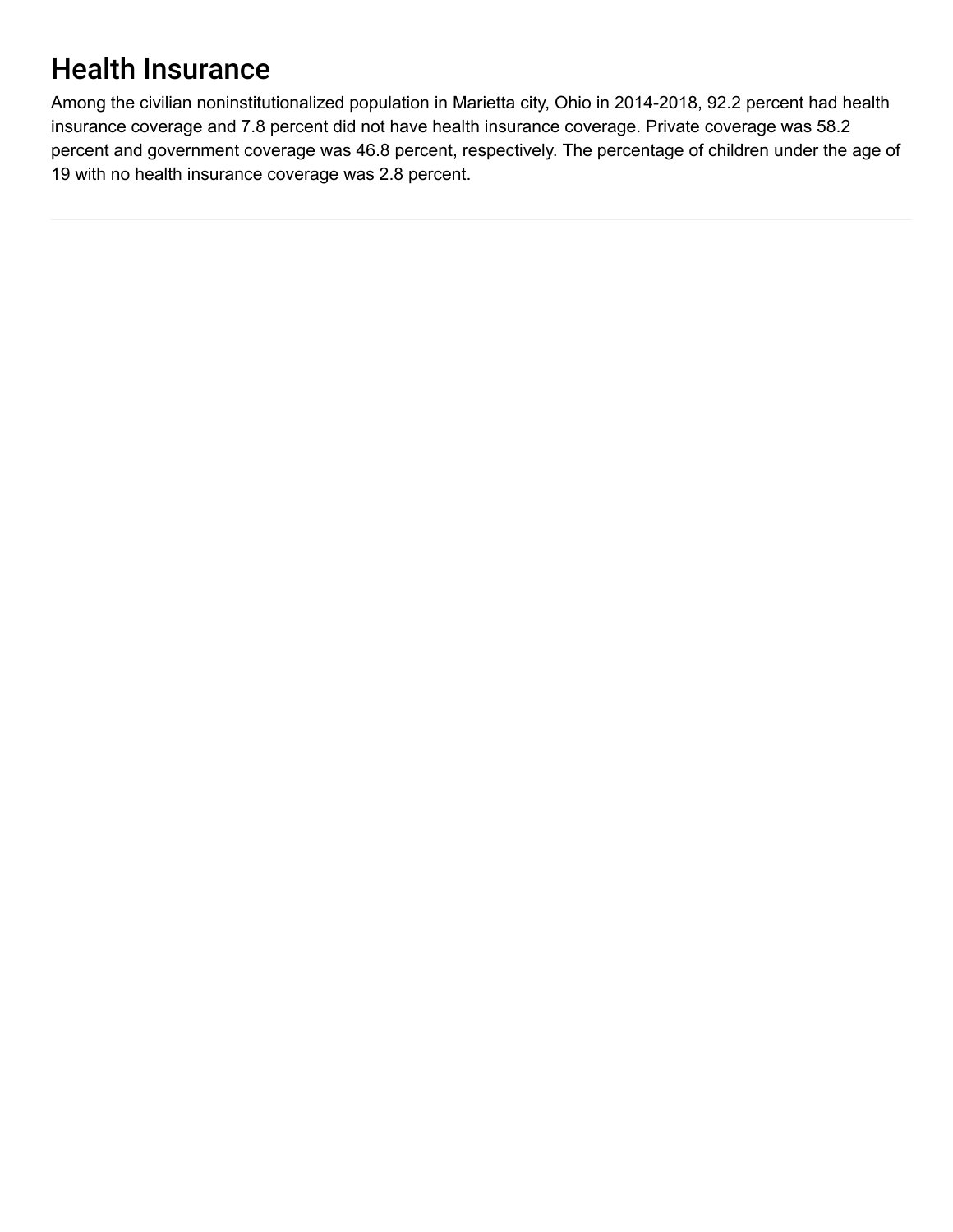# Population

In 2014-2018, Marietta city, Ohio had a total population of 13,718 – 7,078 (51.6 percent) females and 6,640 (48.4 percent) males. The median age was 36.8 years. An estimated 19.0 percent of the population was under 18 years, 38.9 percent was 18 to 44 years, 23.7 percent was 45 to 64 years, and 18.5 percent was 65 years and older.



#### Population by Age and Sex for Marietta city, Ohio in 2014-2018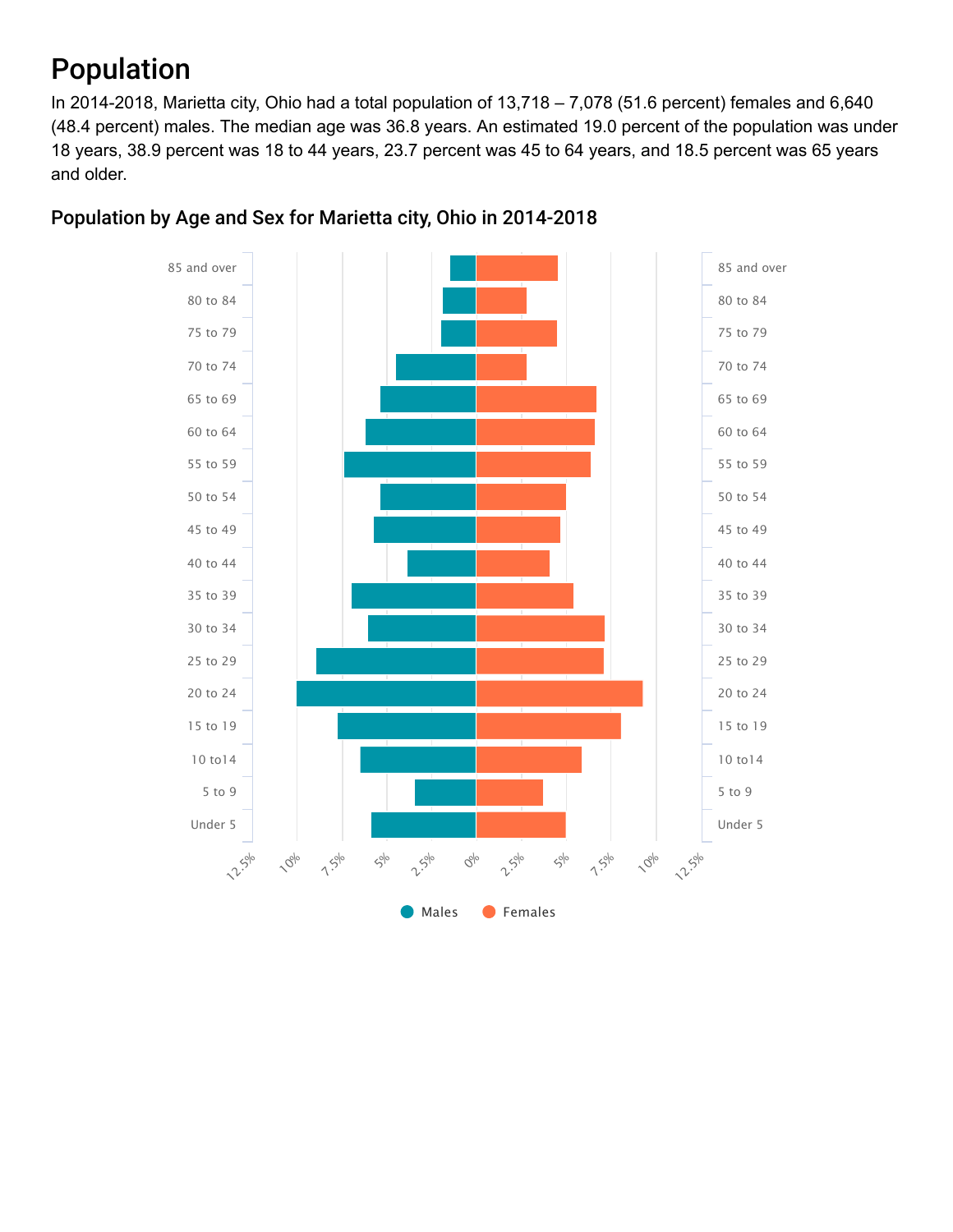#### Race and Hispanic origin

For people reporting one race alone, 93.4 percent were White; 1.8 percent were Black or African American; 1.6 percent were American Indian and Alaska Native; 1.2 percent were Asian; 0.1 percent were Native Hawaiian and Other Pacific Islander, and 0.0 percent were some other race. An estimated 2.0 percent reported two or more races. An estimated 1.3 percent of the people in Marietta city, Ohio were Hispanic. An estimated 92.6 percent of the people in Marietta city, Ohio were White non-Hispanic. People of Hispanic origin may be of any race.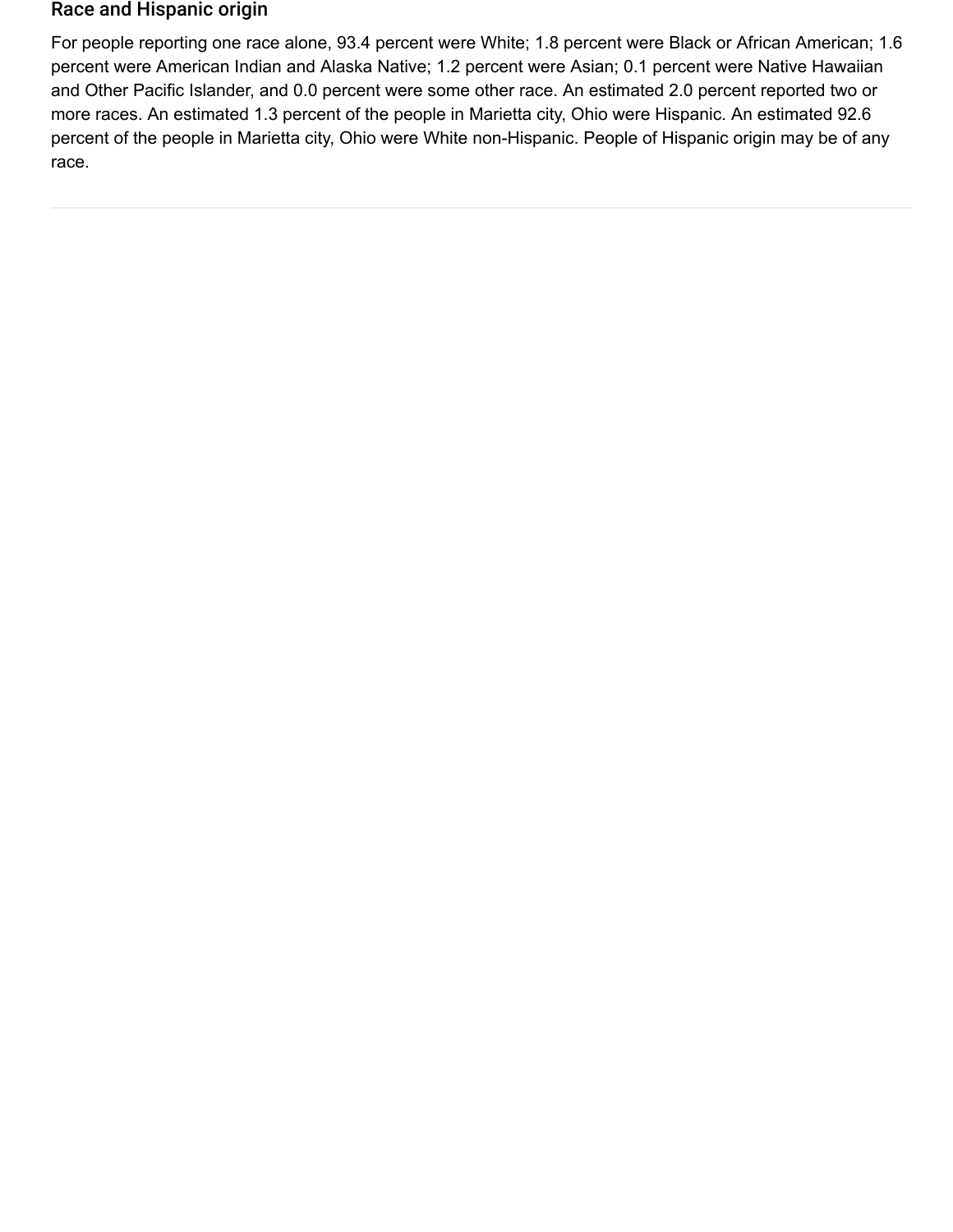# Housing Inventory Characteristics

In 2014-2018, Marietta city, Ohio had a total of 6,495 housing units. Of these housing units, 64.9 percent were single-family houses either not attached to any other structure or attached to one or more structures (commonly referred to as "townhouses" or "row houses"). 31.2 percent of the housing units were located in multi-unit structures, or those buildings that contained two or more apartments. 3.6 percent were mobile homes, while any remaining housing units were classified as "other," which included boats, recreational vehicles, vans, etc.



### Types of Housing Units in Marietta city, Ohio in 2014-2018

0.5 percent of the housing inventory was comprised of houses built since 2010, while 42.7 percent of the houses were first built in 1939 or earlier. The median number of rooms in all housing units in Marietta city, Ohio was 5.6 rooms, and of these housing units 52.6 percent had three or more bedrooms.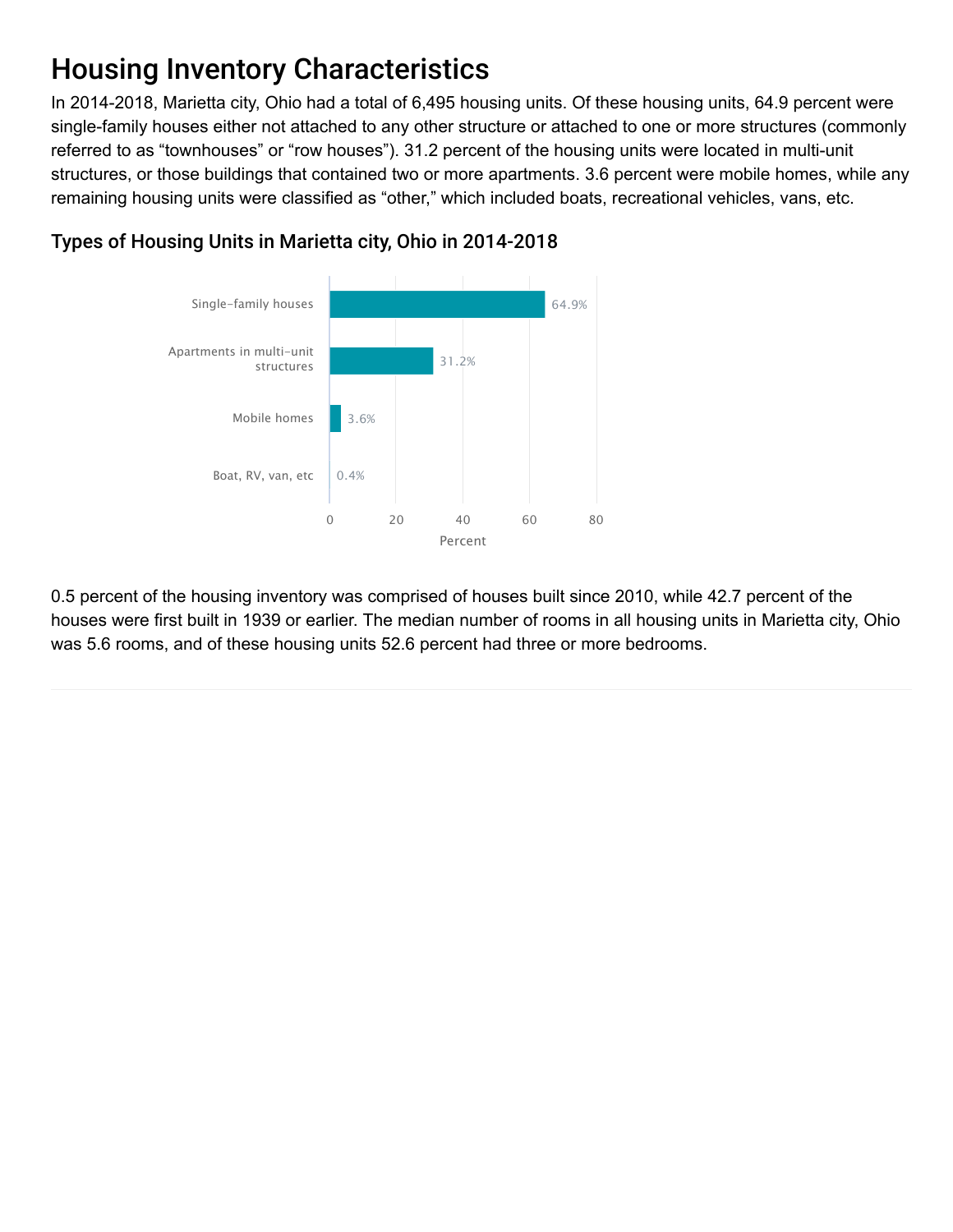# Occupied Housing Characteristics

In 2014-2018, Marietta city, Ohio had 5,750 housing units that were occupied or had people living in them, while the remaining 745 were vacant. Of the occupied housing units, the percentage of these houses occupied by owners (also known as the homeownership rate) was 52.5 percent while renters occupied 47.5 percent. The average household size of owner-occupied houses was 2.15 and in renter-occupied houses it was 2.14.

22.8 percent of householders of these occupied houses had moved into their house since 2015, while 14.3 percent moved into their house in 1989 or earlier. Households without a vehicle available for personal use comprised 11.5 percent and another 13.9 percent had three or more vehicles available for use.

The following chart provides the primary fuel used to heat houses in Marietta city, Ohio:



### House Heating Fuel Used in Marietta city, Ohio in 2014-2018

<sup>†</sup>This category includes utility, bottled, tank, or LP gas.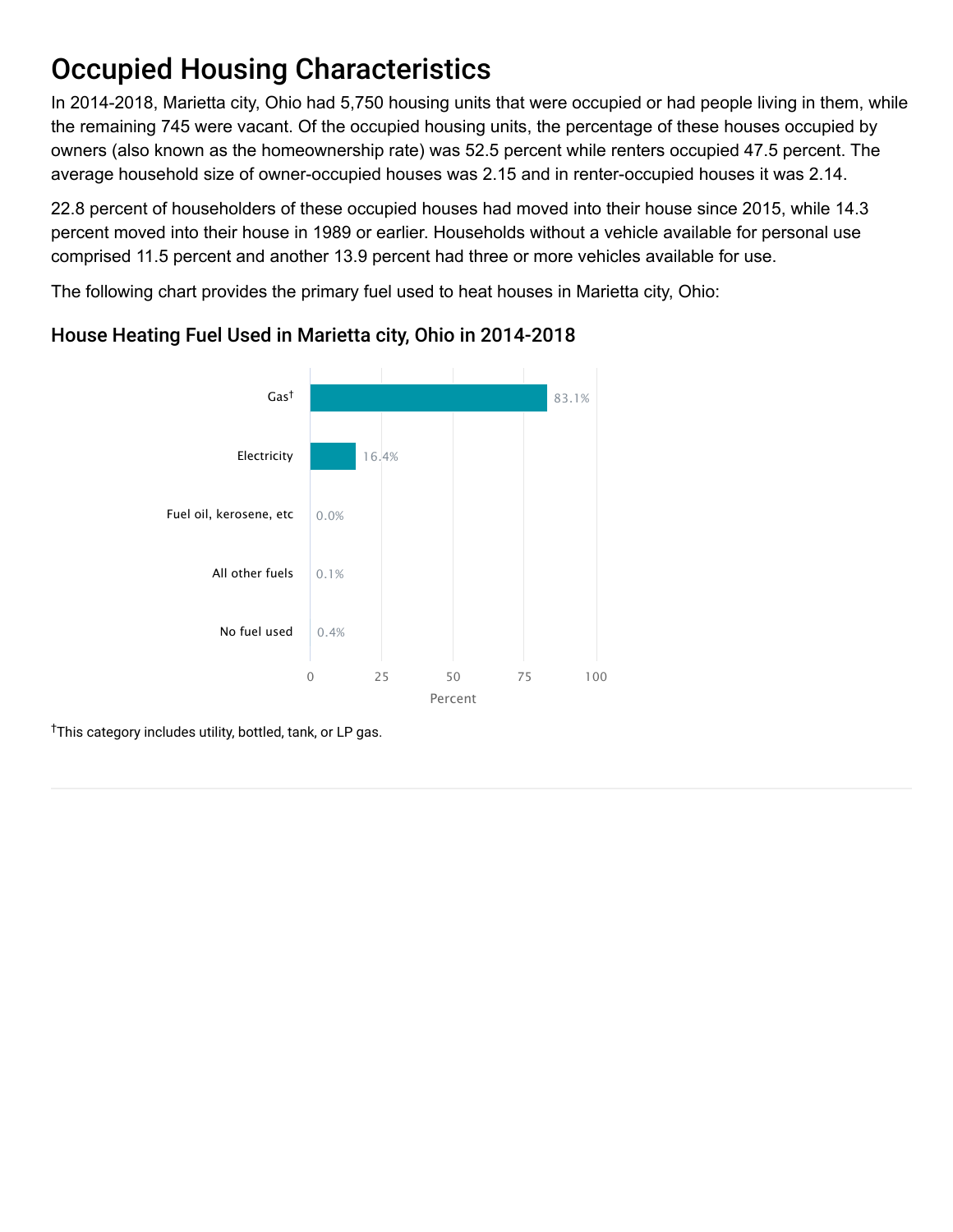# Financial Characteristics and Housing Costs

In 2014-2018, the median property value for owner-occupied houses in Marietta city, Ohio was \$104,600.

Of the owner-occupied households, 52.7 percent had a mortgage. 47.3 percent owned their houses "free and clear," that is without a mortgage or loan on the house. The median monthly housing costs for owners with a mortgage was \$1,004 and for owners without a mortgage it was \$360.

For renter-occupied houses, the median gross rent for Marietta city, Ohio was \$675. Gross rent includes the monthly contract rent and any monthly payments made for electricity, gas, water and sewer, and any other fuels to heat the house.

Households that pay thirty percent or more of their income on housing costs are considered cost-burdened. In 2014-2018, cost-burdened households in Marietta city, Ohio accounted for 29.1 percent of owners with a mortgage, 15.0 percent of owners without a mortgage, and 46.7 percent of renters.

### Occupants with a Housing Cost Burden in Marietta city, Ohio in 2014-2018

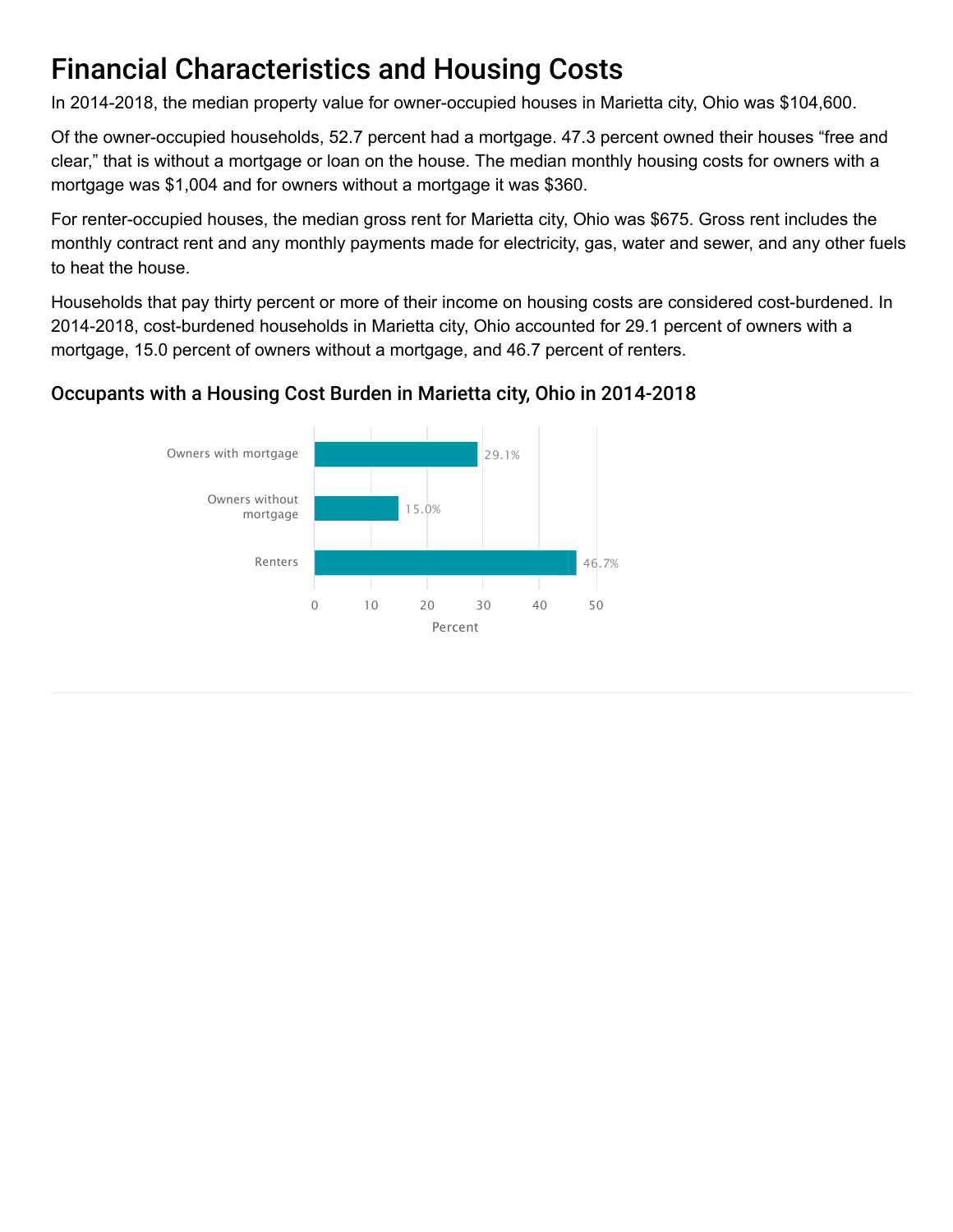# Computer and Internet Use

In 2014-2018, 82.4 percent of households in Marietta city, Ohio had a computer, and 71.6 percent had a broadband internet subscription.

An estimated 69.7 percent of households had a desktop or laptop, 63.6 percent had a smartphone, 52.3 percent had a tablet or other portable wireless computer, and 2.0 percent had some other computer.



### Types of Computers in Marietta city, Ohio in 2014-2018